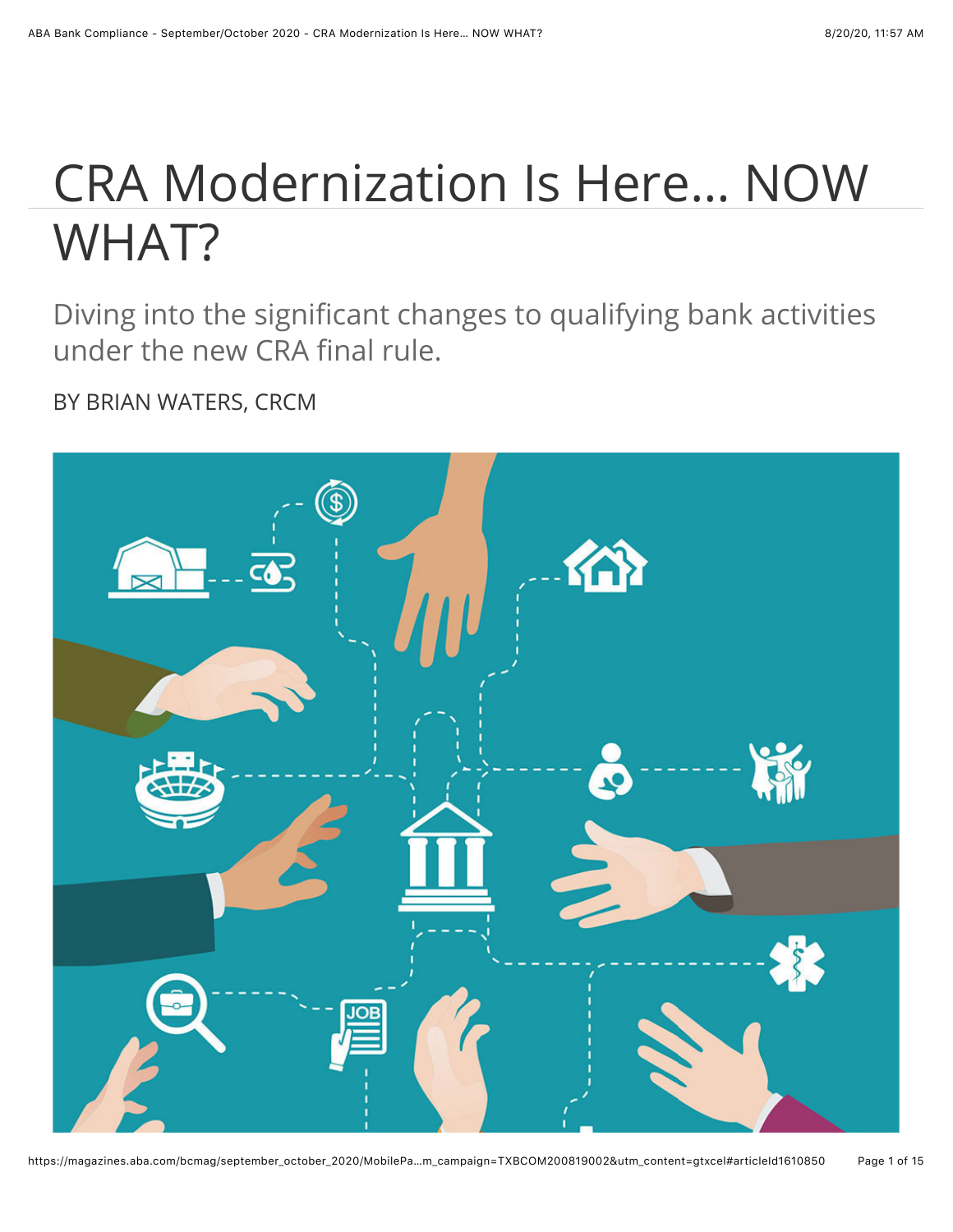

**NOVICES TO MODERNIZE** the Community Reinvestment Act (CRA) are finally here....at least for banks regulated by the Office of the Comptrolle of the Currency (OCC). The last time CRA regulations were substantively finally here….at least for banks regulated by the Office of the Comptroller updated was in 1995, when banks still relied primarily on their network of branches to deliver products and the Internet was simply a novel hobby for a few early adopters.

The new OCC final rule, published in the Federal Register on June 5, 2020, culminates a multi-year regulatory undertaking to update bank requirements and the CRA examination process to address changes in the way that consumers interact with banks, how banks deliver their services, and the evolving needs of communities throughout the country. Unlike prior CRA reforms, this final rule is a solo effort by the OCC to require its banks to adopt a new standard, separate from the Federal Deposit Insurance Corporation (FDIC) and Federal Reserve Board's CRA requirements.

The changes are expansive, impacting every part of CRA management for banks, including which activities qualify, recordkeeping, reporting, and the examinations. In this article, the first in a two-part series concluding in the next issue, we'll explore the OCC's new requirements for which activities will qualify as community development under the new final rule, which activities will no longer qualify, and new requirements for banks to calculate activity values to report during their examination.

### **The Path to CRA Modernization**

Since 1995, several attempts have been made to update the implementing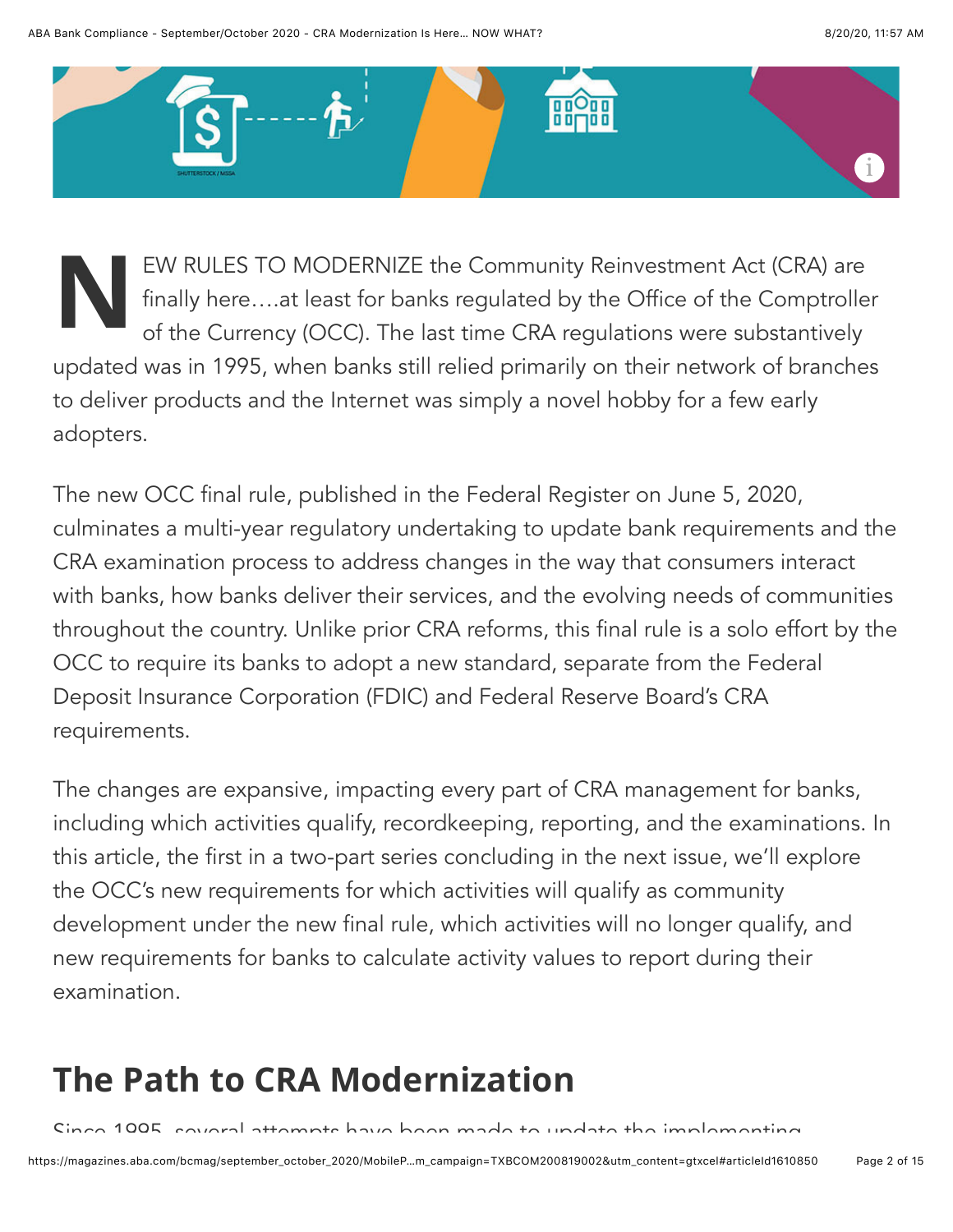Since 1995, several attempts have been made to update the implementing regulations of CRA. Most recently, in April 2018, the U.S. Treasury published a memo outlining its recommendations on how the CRA requirements could be modified to better suit today's current banking industry. The Treasury's memo acknowledged needed reforms in how banks delineate their CRA assessment areas, which are currently the communities where banks have a main office, branch, deposit-taking ATM, or a substantial portion of lending activities. The majority of the Treasury's memo called for significant reform to the examination process itself, calling for increased clarity and flexibility, improved examination timeliness and accountability, and better incentives for banks to serve the intended purpose of the CRA.

Shortly after the issuance of the Treasury's memo, the OCC stepped out alone to issue an Advance Notice of Proposed Rulemaking (ANPR) in August 2018. This move surprised most CRA professionals as, historically, the three regulatory agencies have acted in unison when issuing any interpretative or regulatory guidance related to CRA and most other major rulemaking areas. The OCC sought input from stakeholders about CRA exams, community development activities, and more, planning to utilize the responses provided to craft its proposed rule.

Over the next several months, discussion around CRA modernization continued, with the FDIC joining the OCC to issue a proposed rule on December 12, 2019. Throughout this process, the Federal Reserve Board has remained outside of the discussion, with Gov. Brainard reaffirming the need to stay true to the core purpose of CRA when considering any modernization updates. Comments to the proposed rule were originally accepted through early March 2020, allowing only 60 days for the banking industry to digest and coordinate replies to an ANPR that clocked in at almost 250 pages. This initial comment period was later extended through April 8th after Congress pushed for more time. In the midst of the comment period, the world screeched to a halt under restrictions related to the COVID-19 pandemic.

While most bankers worked from home and the nation's unemployment rose to over 20 percent, the OCC moved forward with issuing its final rule to modernize CRA. The agency stated that it had received over 7,500 comments to the proposed rule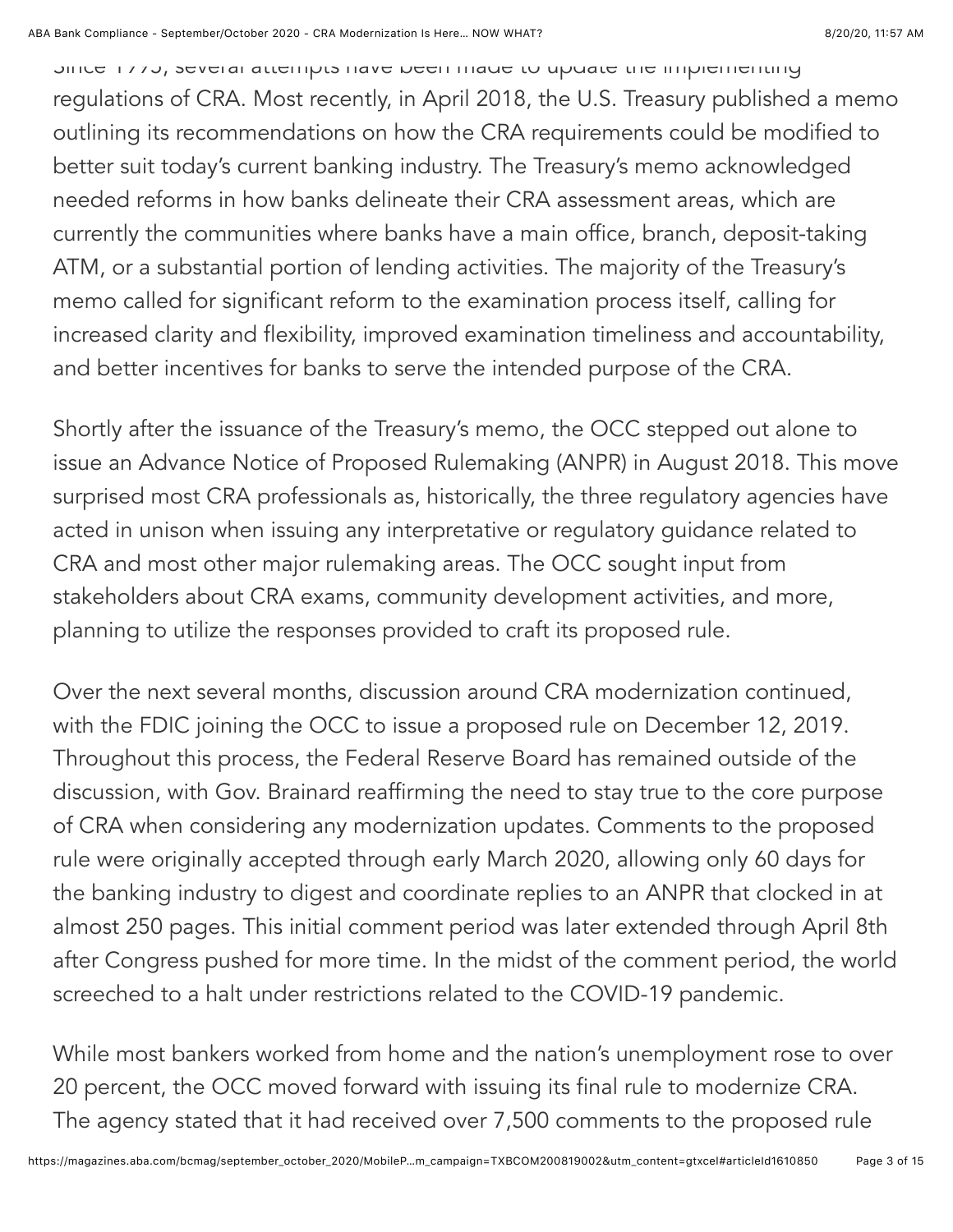and had carefully considered each comment during the 30 working days that occurred between the end of the comment period and the release of the draft final rule on May 20, 2020. Shockingly, the FDIC dropped out from jointly issuing the final rule with the OCC, with Chairman McWilliams noting in an official statement on May 20th that, "The FDIC recognizes the herculean effort community banks are making to support America's small businesses and families during this challenging time and encourages financial institutions to work constructively with borrowers affected by COVID-19." Comptroller of the Currency Joseph Otting announced the following day that he was stepping down from his post, effective May 29th.

The agency stated that it had received over  $7,500$  comments to the proposed rule  $\alpha$ 

#### **Implementation of the Final Rule**

The final rule is effective on October 1, 2020 for all OCC-regulated banks. However, most sections do not require mandatory compliance on that date. The rule provides for a multi-year transition period through January 1, 2024.

Key to the implementation is determining which asset or operational classification a bank receives under the new rule. The final rule preserves many of the CRA bank classifications. Banks that are operating as a wholesale or limited purpose bank or under an approved strategic plan will continue do so in the future, at their choice. Small banks will continue to be examined under current small bank examination procedures, for the most part, but the asset size test for small banks has been increased to include banks with \$600 million in total assets in four of the five prior calendar quarters. Similarly, intermediate small banks have been renamed the simpler "intermediate bank" and are institutions with up to \$2.5 billion in total assets in four of the five prior calendar quarters. Intermediate banks will continue to be examined under existing intermediate small bank requirements. Large banks those with over \$2.5 billion in assets—will be examined under new general performance standards, which we will discuss in the second article in this series.

## **The Move Away from the "Four Pillars of CRA"**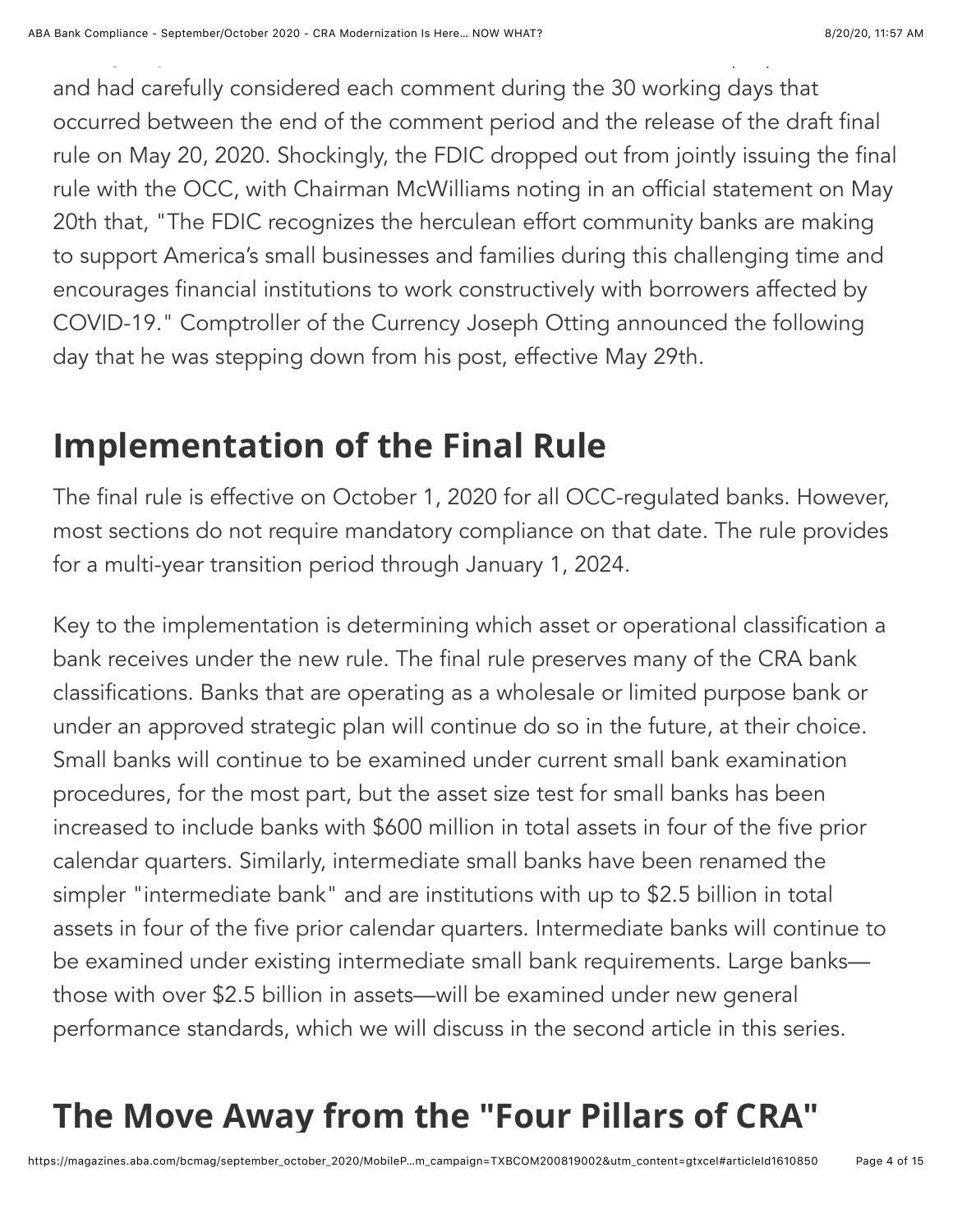As part of the final rule, the OCC has moved away from the traditional "four pillars of CRA" including affordable housing, economic development, community services to low- and moderate-income individuals, and revitalization or stabilization activities —the activity categories that have been recognized as the key tenets of community development for decades. The OCC reordered the activity qualifications to address uncertainty for banks about whether a particular activity qualifies for CRA consideration during an examination and to eliminate opacity and inconsistency in which activities qualify between banks, regions, or, in some cases, CRA examinations at the same bank.

In place of these four pillars, the OCC has developed a much larger list of qualifying activity criteria, incorporating most of the activities currently grouped into the four pillars, either wholesale or reorganized into a new criterion. While many banks will continue to be examined under existing OCC procedures rather than the new general performance standards, it is important to note that the OCC's new methodology and requirements for activity qualification applies to *all* national banks regardless of their asset size designation or classification.

Under the final rule, a "qualifying activity" for CRA is defined as "an activity that helps meet the credit needs of a bank's community, including low- and moderateincome individuals and communities…" The rule applies a broad interpretation of providing financing and support for the community that includes all lending, investment, and service activities that a bank undertakes that also meet the qualifying activities criteria. As part of the final rule, the OCC has eliminated the common term "qualified investment" and replaced it with "CD investment."

The majority of activities that a bank has traditionally undertaken to support community development continue to qualify under the new rule. The focus of the activities remains on supporting low- and moderate-income (LMI) individuals,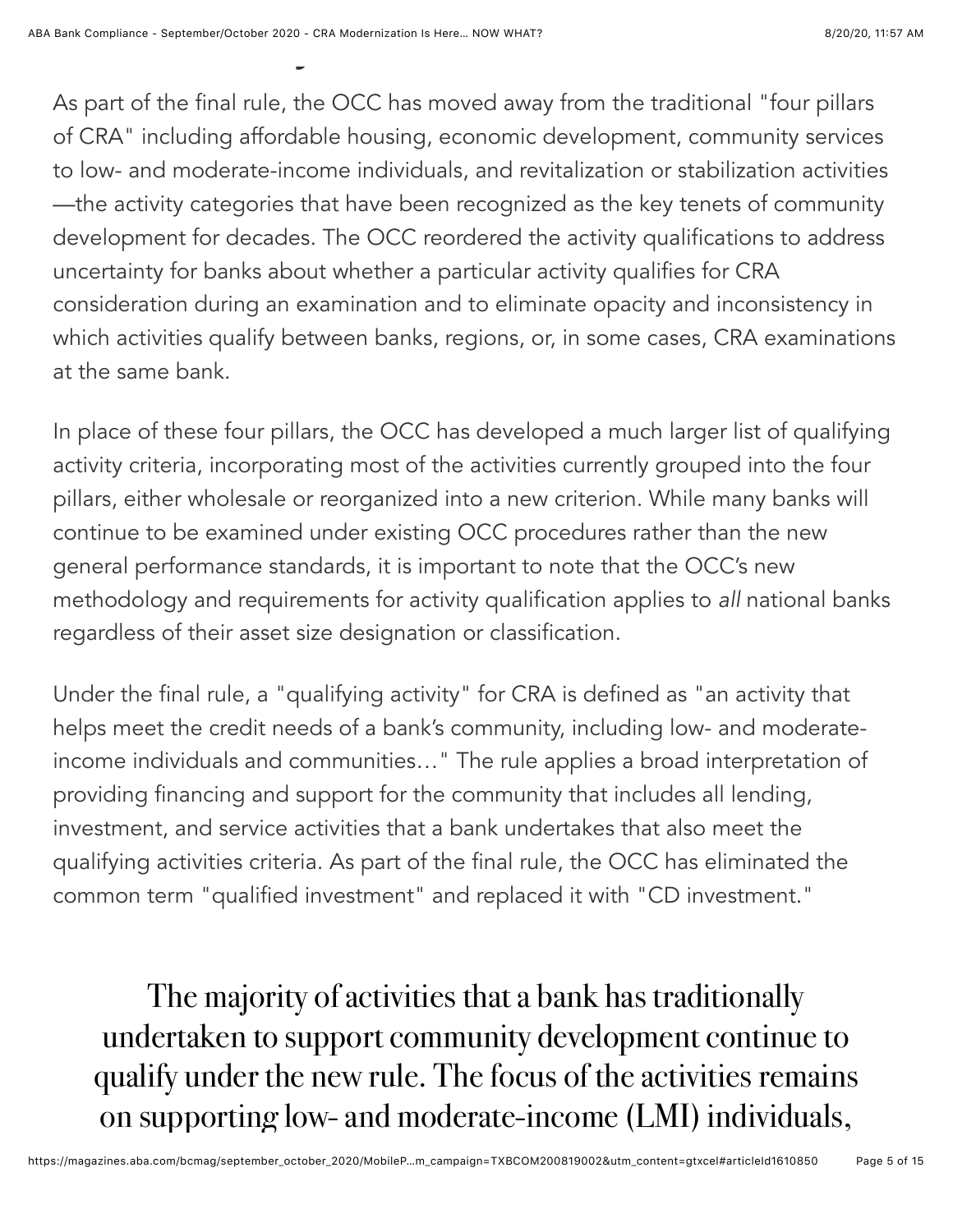low- and moderate-income census tracts, small businesses, small farms, and other geographic areas with designated needs, such as distressed and underserved census tracts.

#### **Determining What Qualifies Under the New Final Rule**

The majority of activities that a bank has traditionally undertaken to support community development continue to qualify under the new rule. The focus of the activities remains on supporting low- and moderate-income (LMI) individuals, lowand moderate-income census tracts, small businesses, small farms, and other geographic areas with designated needs, such as distressed and underserved census tracts.

#### **Lending Activities**

The agency has expanded which types of loans will be reviewed and evaluated for CRA consideration. The final rule represents a major shift, moving the focus of lending analysis *away* from Home Mortgage Disclosure Act (HMDA) to loans reported on the bank's quarterly Call Report. By moving to the Call Report, the OCC is able to obtain more frequent updates on bank lending activity.

Going forward, when assessing a bank's lending, the OCC will continue to review home mortgage loans to LMI individuals and small loans made to businesses and farms in LMI census tracts. Lending evaluations will also continue to include loans made to "CRA-eligible businesses" and "CRA-eligible farms," which are new terms that officially replace the historical "small business" and "small farm" definitions under CRA.

Not only has the terminology changed regarding "CRA-eligible businesses" and "CRA-eligible farms," but the thresholds for designating businesses and farms as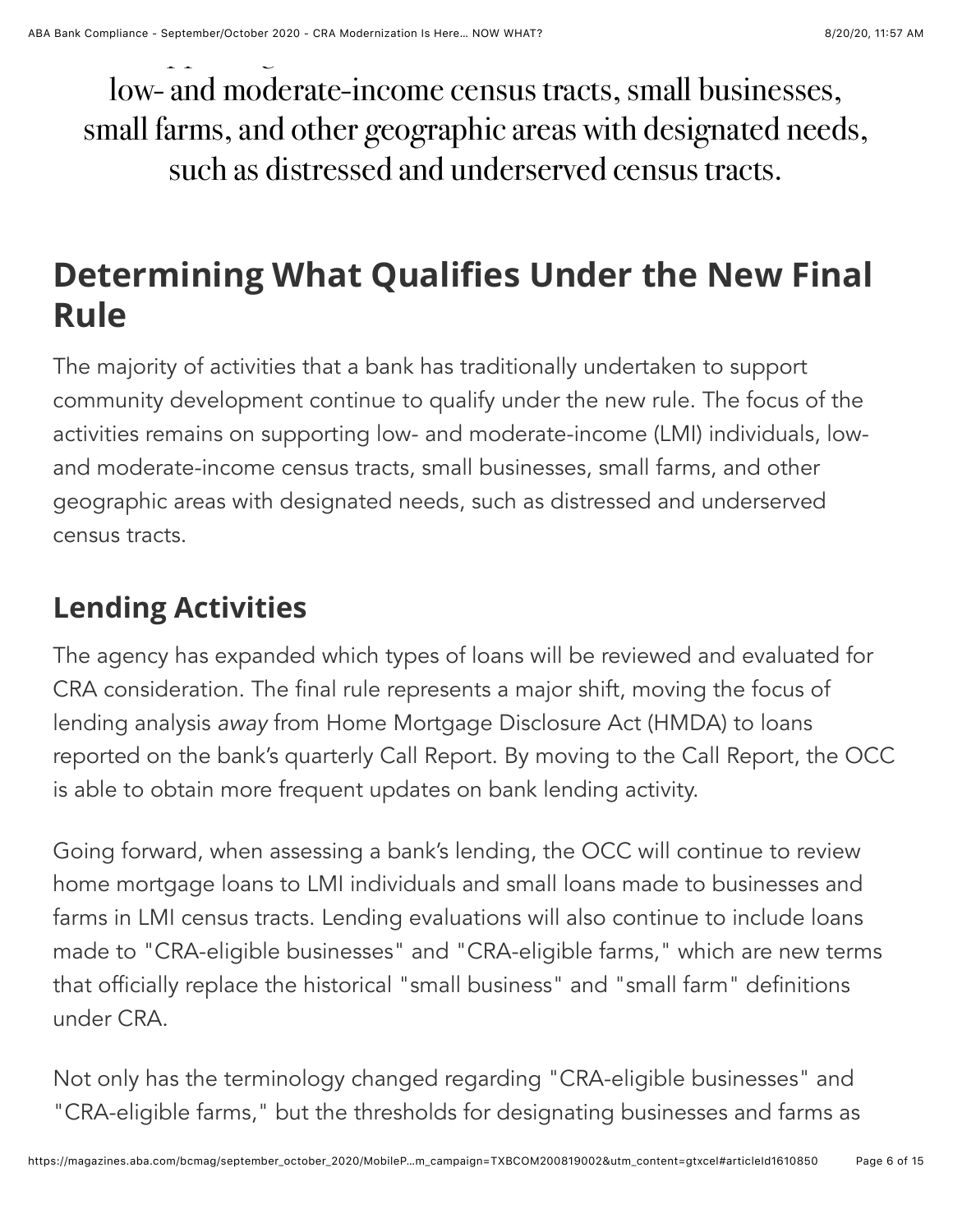such has also been updated. In order to be considered a CRA-eligible business or CRA-eligible farm, the gross annual revenue threshold has increased to \$1.6 million and will be adjusted every five years for inflation. The threshold for a small loan to a business or a farm has also been increased to \$1.6 million.

In addition to these historical types of loans reviewed during CRA examinations, the lending test will also include new types of lending activity. Under the final rule, loans made in geographies officially designated as "Indian country" or other designated tribal and native lands will be reviewed. Also, consumer loans made by the bank will be evaluated as part of the lending analysis, including revolving credit plans, automobile loans, low-cost education loans, and other consumer loans, but excluding credit cards and overdraft programs.

#### **Supporting Geographies of Need and CRA Deserts**

The OCC's final rule places a significant focus on qualifying activities that support "Indian country" and other geographies of need, including expanding the types of census tracts that can be designated as distressed or underserved.

Regarding "Indian country," the OCC is focused on bank delivery of qualified loans, investments, and services targeted to homeowners, individuals, businesses, farms, or organizations operating in these geographies. The OCC has defined "Indian country" (as outlined in 18 USC 1151) to include all lands within the limits of an Indian reservation, all dependent Indian communities, and all Indian allotments within the borders of the United States or its territories. In response to comments received on the proposed rule, the final rule expands the definition of "Indian country" to include other native and tribal lands throughout the nation. This expansion now incorporates census tracts defined by the Census Bureau as tribal, Alaskan native, or American Indian joint-use. It also includes Hawaiian home lands and state-designated tribal statistical areas.

As part of the final rule, the OCC has expanded the types of census tracts that can be designated as distressed or underserved. In the past, only *non-metropolitan*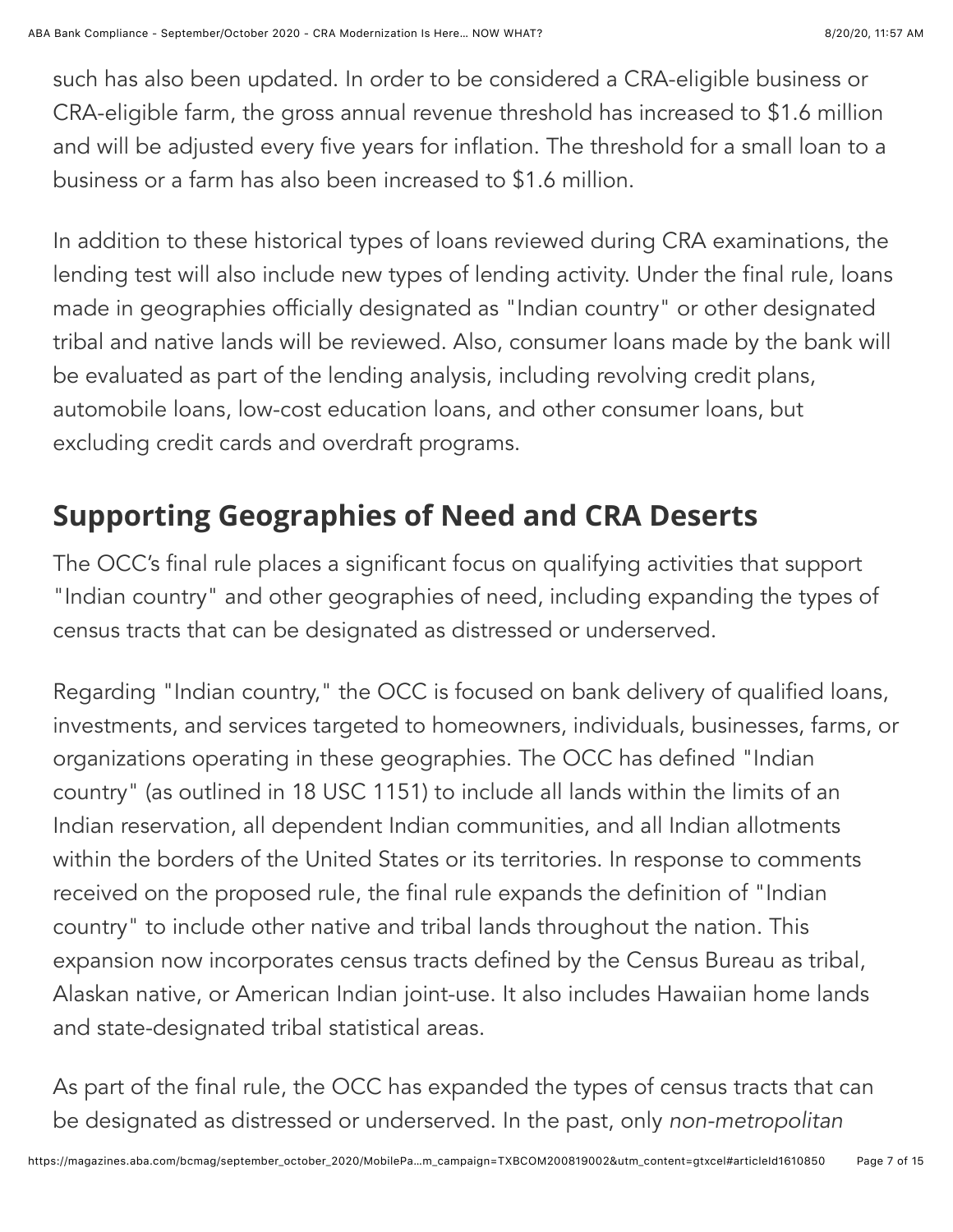census tracts could receive such a designation, but now, *any* census tract can be designated as "distressed," including those in *metropolitan* areas, due to poverty, unemployment, or population loss. Also, census tracts can now be designated as "underserved" when they are determined to be banking deserts, based on the location of the nearest branch to the center of a census tract or the absence of a bank branch in a census tract altogether.

be designated as distressed or underserved. In the past, only *non-metropolitan*

In the final rule, the OCC also introduces a new process whereby a geographic area can also be confirmed as a "CRA desert" by the agency. In order to be considered a CRA desert, the geography must have significant unmet community development or retail lending needs. These needs can be evidenced by either few banks with branches or non-bank depository facilities in the area; less retail or community development lending than would be expected based on demographic or other factors for the area; or a lack of community development organizations and infrastructure. Only the OCC can designate an area as an official CRA desert through on online submission process. Once designated as a CRA desert, a geography will be maintained on a list of all CRA deserts on the OCC's website.

#### **The New Criteria for Qualifying Activities**

In place of the four pillars of CRA community development, the OCC has outlined a longer list of qualifying activity criteria for banks to utilize in determining if a loan, investment, or service should be considered qualified. This list of qualified activities includes:

- Affordable housing provided to LMI individuals or in "Indian country," including "naturally occurring affordable housing" created without any subsidies and activities that finance or support owner-occupied housing purchases, refinances, or improvements for LMI families, other than direct purchases (think, for example, about activities supporting a nonprofit that will build homes that will later be owner-occupied by a LMI family).
- Community support services including childcare, education, health services,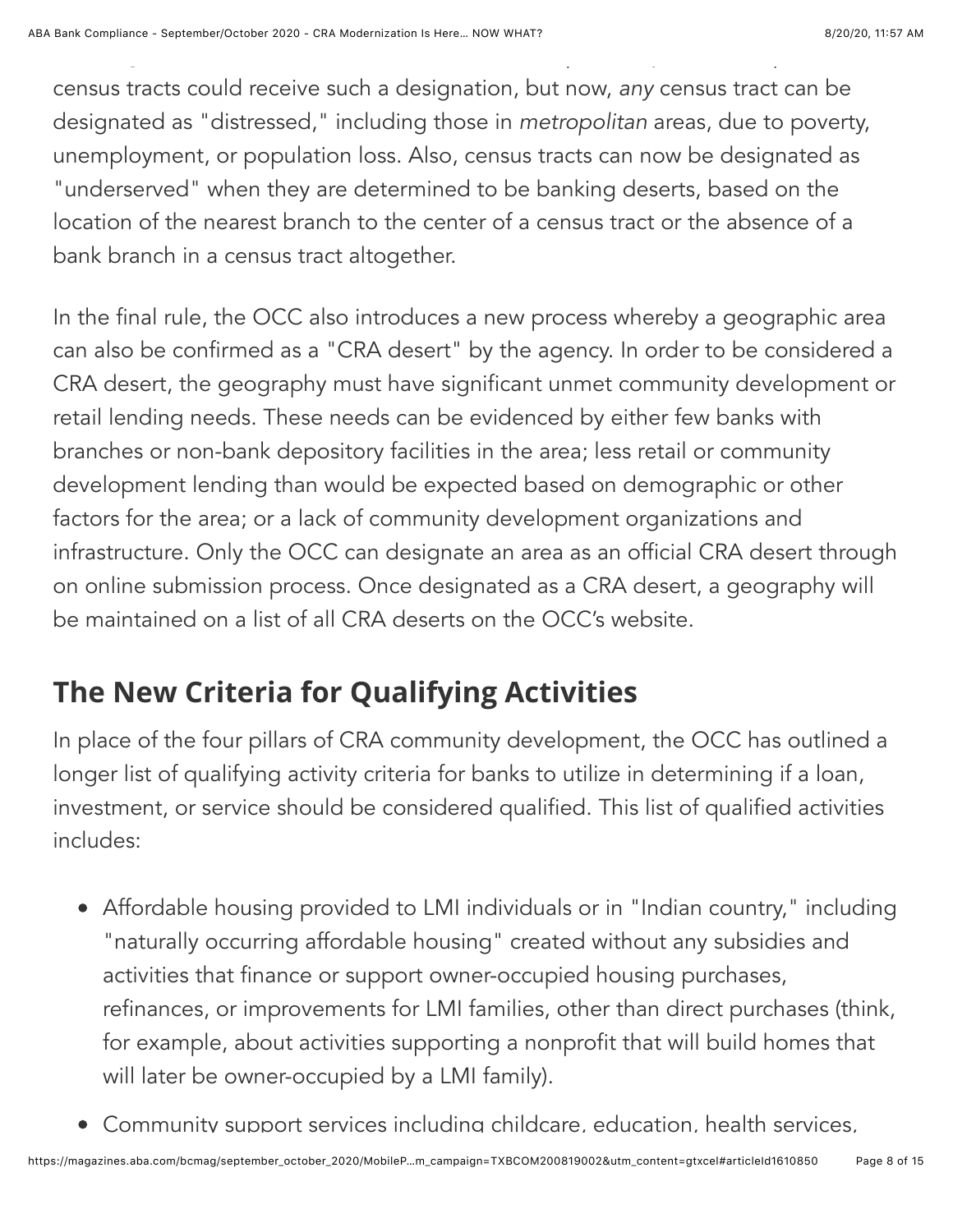workforce development, and job training that serves LMI individuals or families.

Community support services including childcare, education, health services,

- Economic development activities including job creation and retention for LMI individuals; technical assistance and supportive services to small businesses; government programs supporting small businesses or farms; support for Small Business Development Companies, New Venture Capital companies, Community Development Entities, and Rural Business Investment Companies; and activities that retain existing or attract new businesses, farms, or residents to LMI census tracts or other designated geographies of need.
- Essential infrastructure such as roads, telecommunications, broadband service, mass transit, water systems, industrial parks, and more that partially or primarily benefit LMI individuals, LMI areas, or other designated geographies of need.
- Essential community facilities including schools, libraries, parks, hospitals, health care facilities, and public safety facilities partially or primarily benefitting LMI individuals, LMI areas, or other designated geographies of need.
- Activities that support athletic facilities, including sports stadiums, that increase opportunities for economically disadvantaged individuals and areas.
- Supporting family farms, not just with lending, but through other activities including purchases or leases of farm land or equipment; technical assistance and supportive services; and activities that support the sale or trade of the family farm's own production.
- Government programs, projects, or initiatives offered by federal, state, local, or tribal governments that serve LMI individuals or help with revitalization, stabilization, or recovery efforts in LMI census tracts, distressed areas, underserved areas, disaster areas, or "Indian country."
- Financial literacy programs including financial education and homebuyer counseling to any individuals *regardless* of their income level.
- Investments made into qualified funds benefitting designated Opportunity Zones that are also LMI census tracts.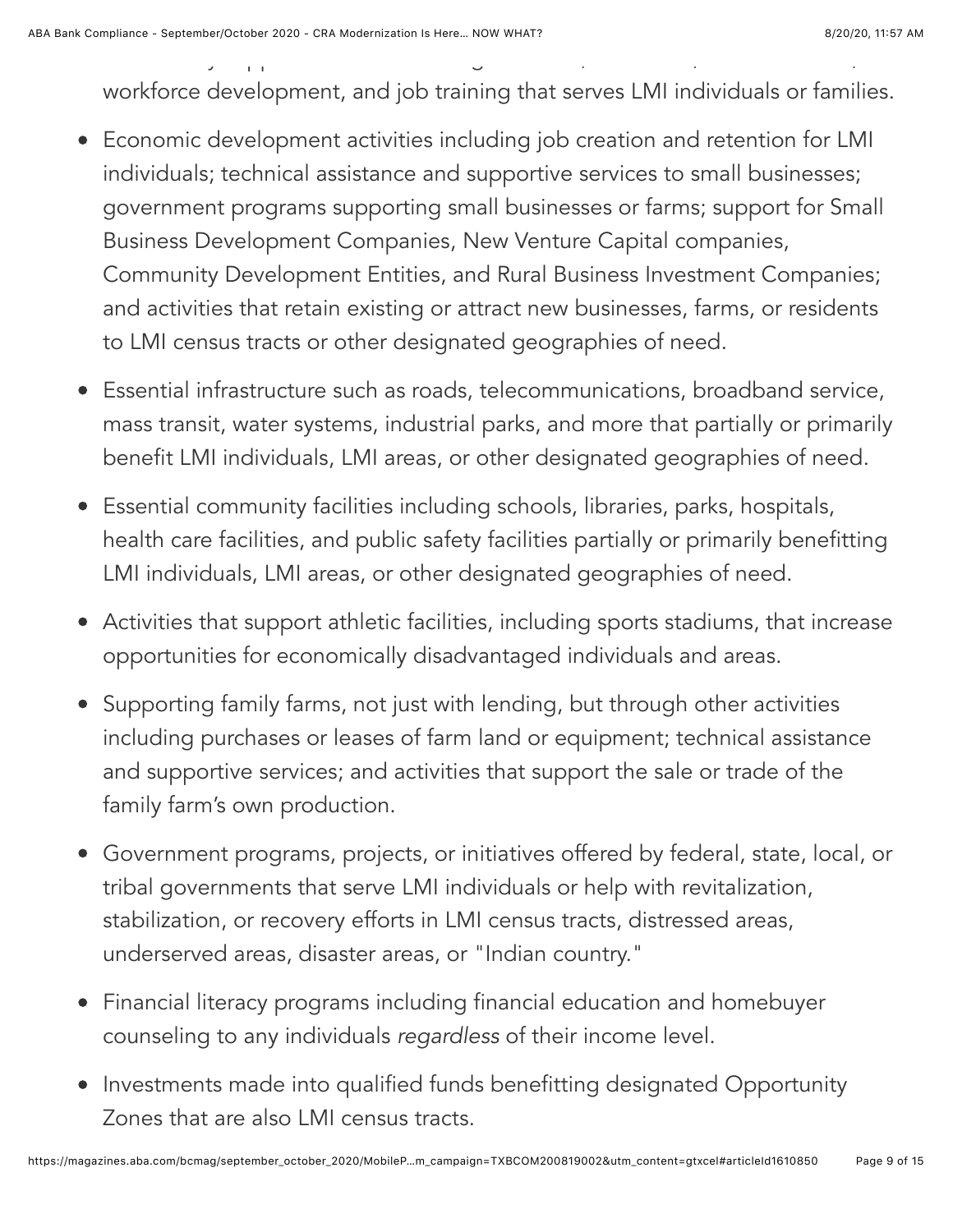- Capital investments and loan participations in minority depository institutions, women's depository institutions, Community Development Financial Institutions (CDFIs), and low-income credit unions.
- Activities that support another bank's community development lending, investments, or services.

#### In place of the four pillars of CRA community development, the OCC has outlined a longer list of qualifying activity criteria for banks to utilize in determining if a loan, investment, or service should be considered qualified.

Another major change is the OCC's methodology for assessing CRA activity value, which includes a shift from only considering activities as CRA-qualified when the *majority* of the activity benefits a LMI individual, LMI census tract, or other designated geography of need. Under the final rule, banks will now be able to receive *pro rata* credit for activities that only *partially* benefit LMI individuals or CRA geographies. For example, if a bank makes a loan or investment to a nonprofit that only serves 30 percent LMI individuals under the current rule, it would not be qualified as a CRA activity. Under the new rule, the bank can receive credit for 30 percent of the value of the activity during CRA evaluations, but the burden of proof is on the bank to determine and document the partial benefit.

#### **What Didn't Make the Cut?**

Several activities and requirements that are part of the current CRA process did not make it into the new final rule:

The terminology of "revitalization and stabilization" appears in some of the new qualifying activity criteria, such as economic development, but an activity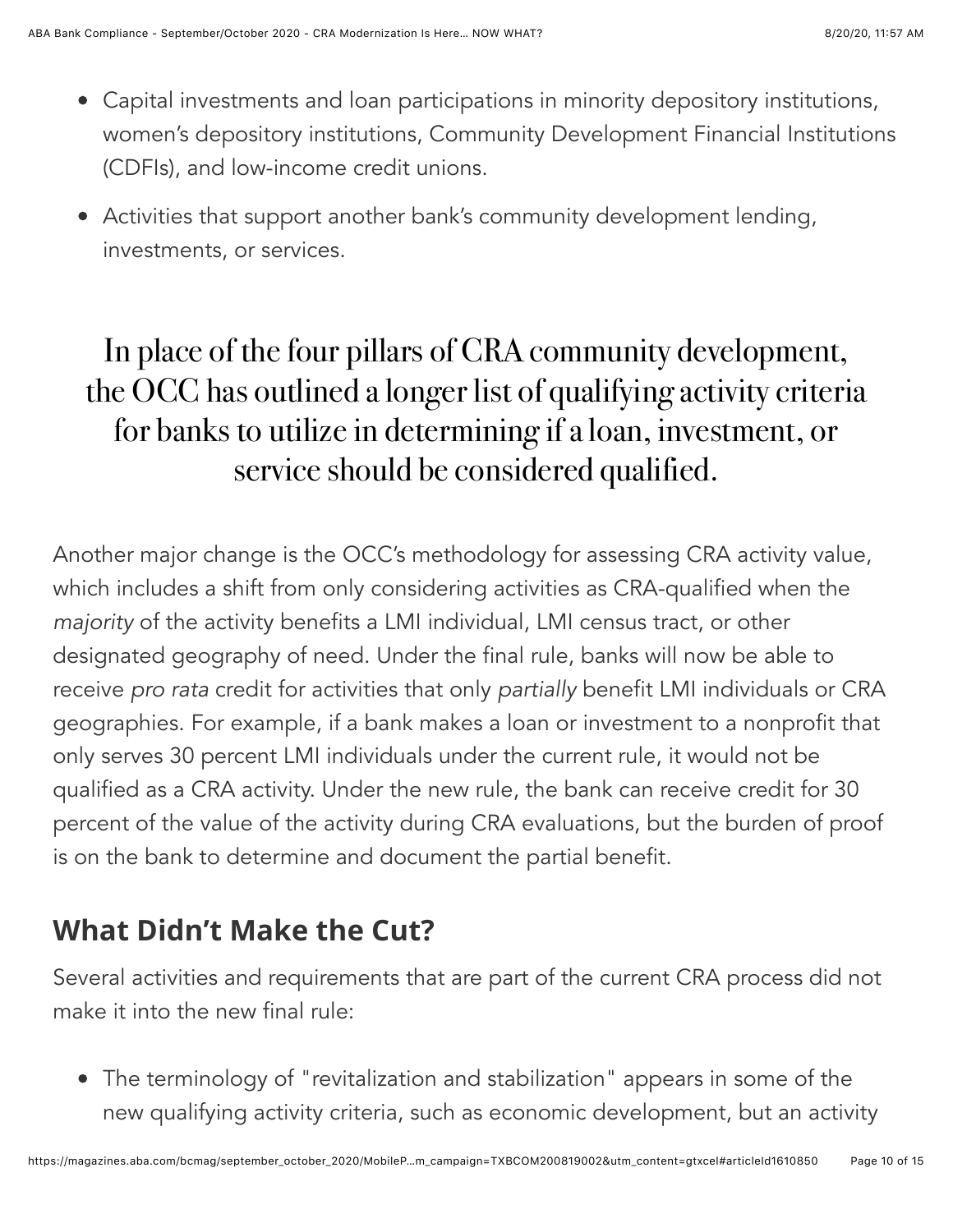will no longer be qualified outright as "revitalization and stabilization" going forward—that pillar no longer exists.

- Also gone is the concept of a "service test" as part of the CRA examination process for large banks. We look at the new examination requirements in the next article in this series, but banks evaluated under the new general performance standards will need to accumulate the number of hours of volunteer service conducted in qualified activities and report that service based on an equivalent dollar value of a flat hourly wage for each employee. Rather than having to determine the actual hourly wage for each employee, the OCC has stipulated that a flat hourly wage based on the median hourly compensation for *the bank industry* will be used based on aggregate Call Report data.
- In other aspects of service, also gone is the requirement for bank service hours to be related to "technical assistance" or "financial expertise" provided by the bank employee. With the new rule, *any* service provided under a qualified activity now counts, including manual labor. Also, the requirement that financial literacy be targeted to primarily LMI individuals has been eliminated, allowing banks to receive credit for all financial literacy, financial education, and homebuyer counseling activities, regardless of the recipient's income level.
- Finally, banks will no longer have the option to submit activities conducted by bank affiliates for CRA evaluation. While the proposed rule sought to mandate that *all* affiliate activity would have to be considered as part of a bank's CRA evaluation, the final rule went in the opposite direction and now mandates that *none* of a bank's affiliate activities can be included.

#### **New Qualifying Activities List**

To assist banks with determining which activities will count going forward and under which criterion an activity should be placed, the OCC has established a new list of qualifying activities. This list includes a non-comprehensive, illustrative compiling of examples of activities that will qualify and will be posted on the OCC's website. The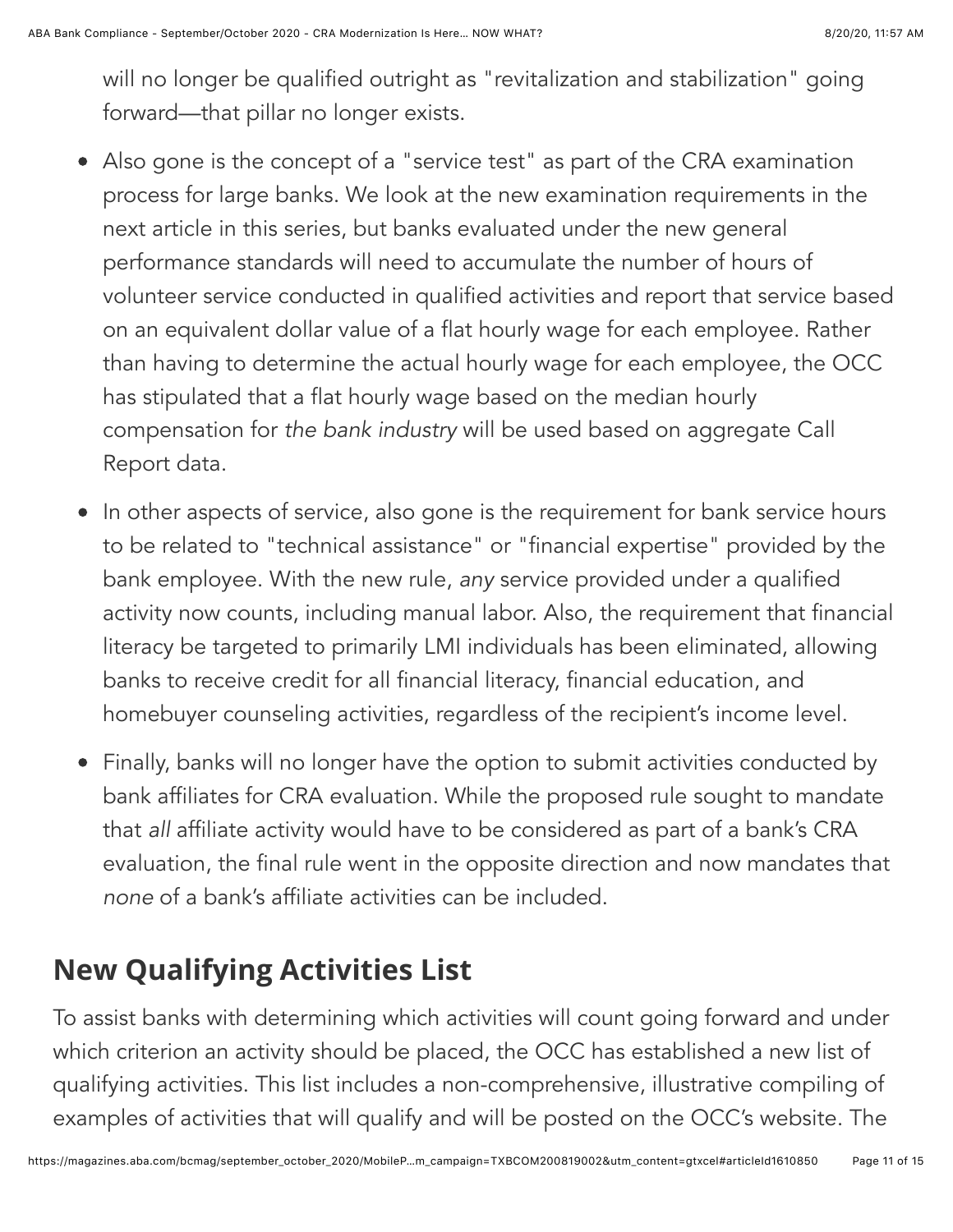list should be used by banks (and examiners) as a guideline and does not prevent banks from submitting other activities that are not included on the list for CRA evaluation, as long as the activity's community development qualification can be documented and supported.

Bankers or any other interested party will have the ability to submit activities to the OCC for determination of their qualification and possible inclusion on future updates to the list of activities. This process will utilize an online form hosted on the OCC's website and is still in development. The OCC will provide its determination within 90 days after the request is submitted. The OCC will also update the list annually and, every three years, revise the list through the public notice and comment process.

#### **Assigning a Monetary Value to CRA Activities**

Under the final rule, the OCC is focused on ongoing, long-term commitment as reflected by the bank's balance sheet. As such, the final rule will assess the CRA value of qualified activities based on the average month-end outstanding amount of each loan or investment on the bank's balance sheet. Credit for monetary donations, in-kind donations, and service hours will be given based on their value when they occurred. The OCC believes this new approach will eliminate the apparent inflation of CRA activities that occurs when banks purchase loans or investments just prior to a CRA examination and then sell those loans or investments immediately after the examination is complete.

The OCC has created a tiered approach to calculating the value of activities, based on the type of activity and including multipliers for certain activities. Qualified loans, including commitments to lend, and investments are assigned a value based on their average month-end on-balance sheet amount. Any retail loans sold by the bank within 365 days of loan origination are valued at 100 percent of their origination amount. Monetary donations are counted at the face value of the donation and inkind donations are attributed the fair market value of the in-kind items donated. As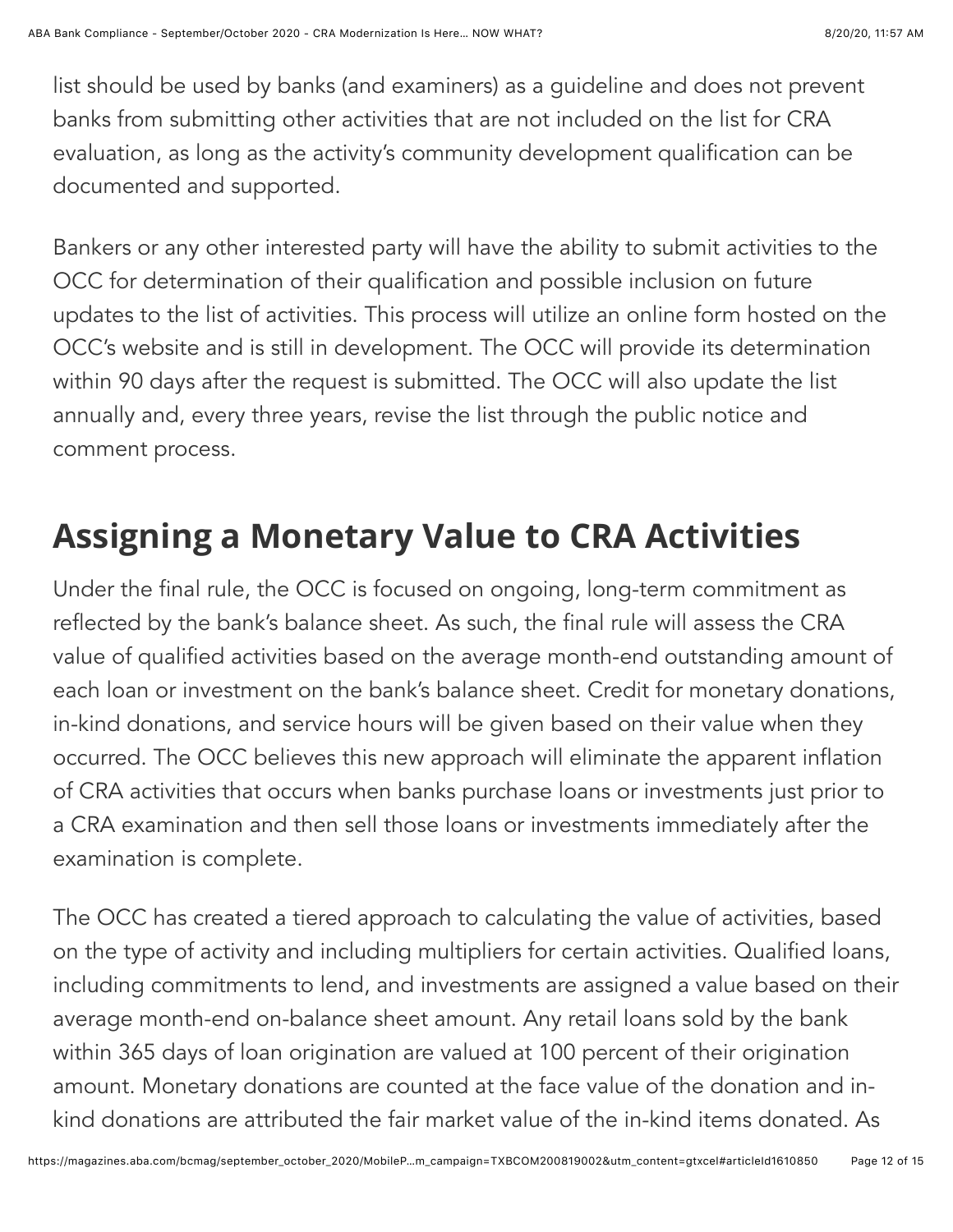discussed above, qualified service hours are assigned a value based on a flat hourly wage for the banking industry and affiliate activities receive no value.

After conducting the initial value determination of all qualified activities, banks may also be eligible for multipliers for certain activities. In order to be eligible for multipliers, the bank must first achieve an approximately equal amount in the quantified dollar value of qualified activities in the current evaluation period as reported in their prior evaluation period. If a bank achieves this threshold, then the bank will receive a *two-times* multiplier for the following activities:

- Community development loans, investments, and services undertaken with CDFIs, excluding mortgage-backed securities;
- All other community development investments, excluding mortgage-backed securities and municipal bonds;
- All other affordable housing related community development loans;
- Retail loans generated by branches located in LMI census tracts;
- All other community development services;
- Qualifying activities with minority depository institutions, women's depository institutions, and low-income credit unions; and
- Qualifying activities in CRA deserts confirmed by the OCC.

The OCC also has the ability to apply a *four-times* multiplier when conducting the bank's CRA evaluation for any activities that it deems to be responsive, innovative, or complex.

#### **What's Next**

While the process for determining which activities qualify under CRA as part of the new OCC final rule may seem complex, generally, most of the activities that a bank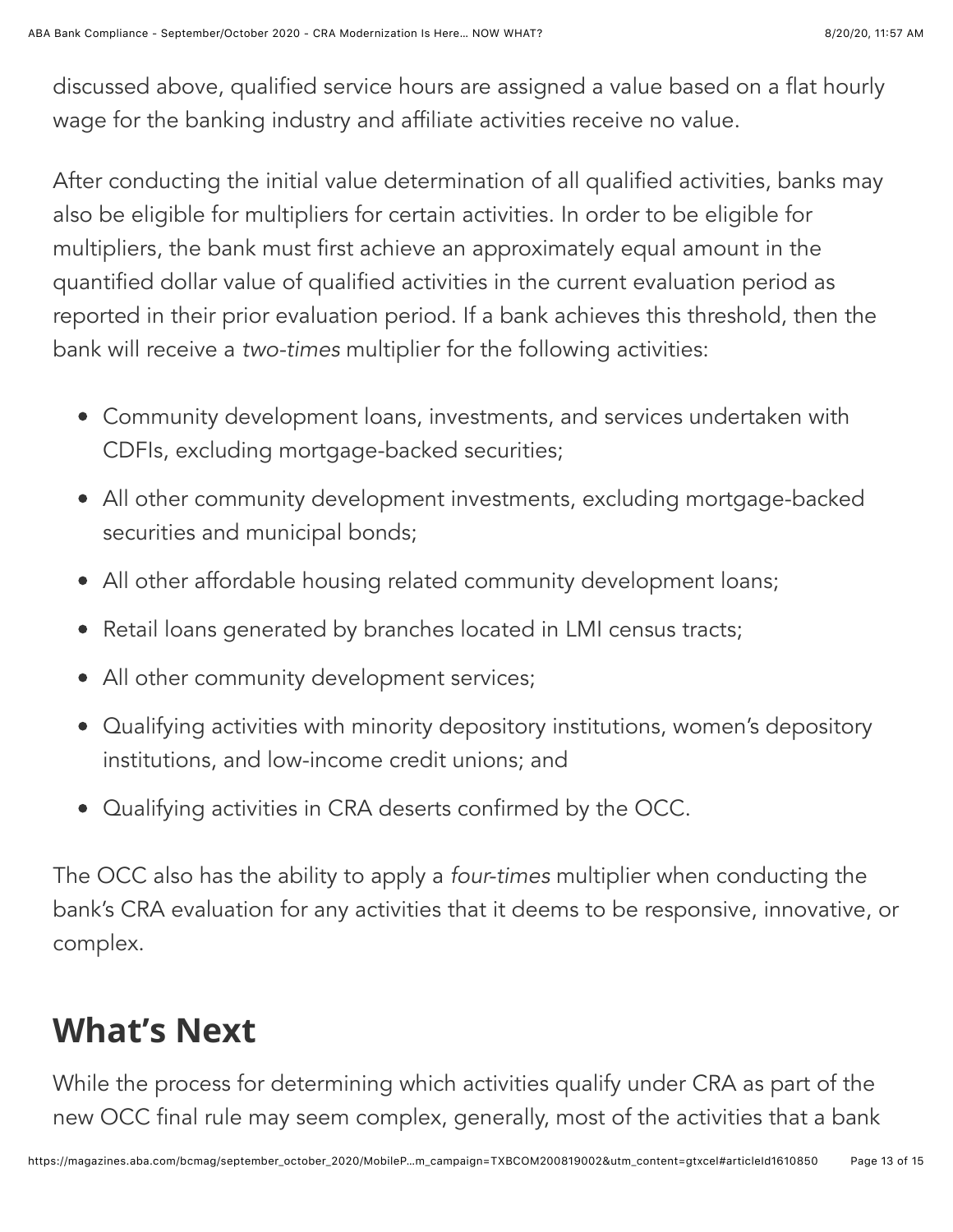has participated in to support community development in the past will still qualify. The transition period for the new rule extends into 2024 and the OCC plans to continue to issue examiner and interpretive guidance between now and that date.

With the October 1, 2020 deadline looming, it is important to note that banks will not immediately have to be in full compliance with all aspects of the new rule on that date. While the banking industry works to understand and begin implementation of the new rule, a battle has begun to stop the new rule from ever taking effect. On June 25, 2020, the National Community Reinvestment Coalition and California Reinvestment Coalition jointly filed a lawsuit against the OCC in the U.S. District Court for the Northern District of California alleging that the final rule unlawfully eviscerates anti-redlining rules. Just days later, Congresswoman Maxine Waters and Congressman Gregory Meeks brought House Joint Resolution 90 to Congress as a resolution of disapproval of the OCC's rule, seeking to nullify the final rule completely. The Resolution passed the House on June 29, 2020.

For now, the final rule stands, and each bank must determine its impacts on day-today operations and risk management. Our second article in this series will cover more about the transition period, new assessment area requirements, and the general performance standards for bank examination in the next issue.

#### *ABOUT THE AUTHOR*

**BRIAN WATERS, CRCM**, is the President and Co-Founder of findCRA, which offers online services for banks to identify and document CRA-qualified nonprofit relationships and build instant performance context, as well as, traditional CRA consulting and training services. He has 20 years of experience in banking compliance and community development and is a resident of Louisville, KY. Contact him at [brian@findCRA.com](mailto:brian@findCRA.com).